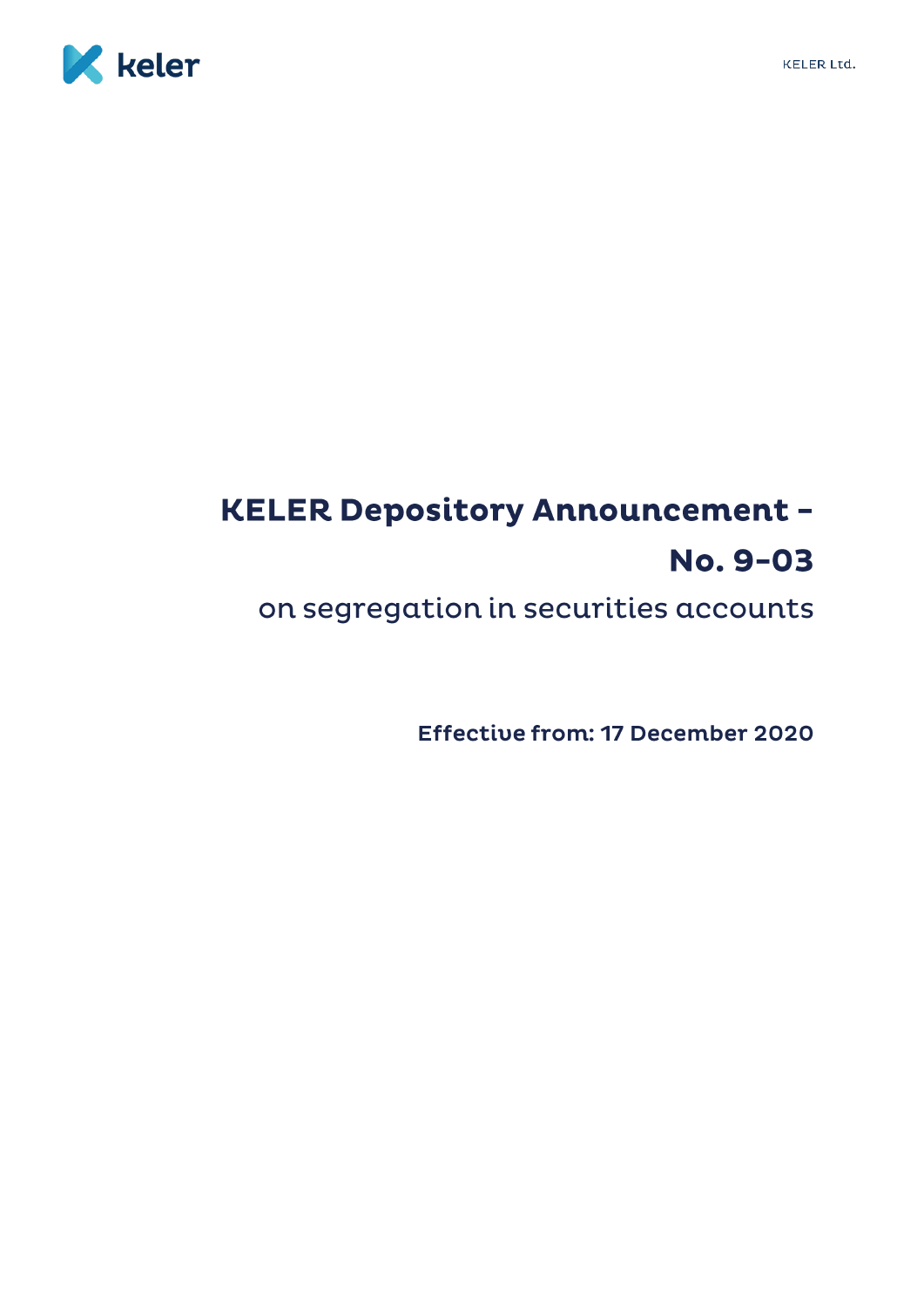

I. The segregation levels of securities accounts available to Clients at KELER Ltd. and the legal conditions of segregation were designed in conformity with Act CXX of 2001 on the Capital Market (Tpt.) and Regulation (EU) No. 909/2014 of the European Parliament and of the Council of 23 July 2014 on improving securities settlement in the European Union and on central securities depositories and amending Directives 98/26/EC and 2014/65/EU and Regulation (EU) No. 236/2012.

The securities settlement system of KELER is at all times capable of segregating the securities of Clients from KELER's own assets in the securities accounts maintained by KELER.

KELER offers the following segregation options to Clients (Account Holders):

- maintenance of securities belonging to different clients of the Account Holder in a single omnibus securities account, under "omnibus segregation" (a.k.a. own account).
- Segregating the securities of specific client(s) of the Account Holder by opening an account relating to registered securities, under "individual client segregation" (a.k.a. nominee account).
- KELER maintaining an individual securities (deposit) account for the Account Holder for the registration of physical securities, handled as individual deposits by denomination and serial number.
- For access to certain services (e.g. USD securities, stock-exchange trading for nonclearing members) special sub-accounts need to be opened.

Pursuant to Section 336 (3) of the Tpt. the Account Holder must inform its clients of the possibility of "individual client segregation" available from KELER and of the costs and risks of the various options.

Unless otherwise provided by the Account Holder, KELER considers the Account Holder the owner of all assets registered in accounts opened by them ("omnibus segregation" a.k.a. own account). Assets owned by clients of the Account Holder shall only be segregated upon the instruction of the Account Holder ("individual client segregation" a.k.a. nominee account). KELER will perform the segregation based on the instruction of the Account Holder, without examining its legal grounds and compliance. Legal grounds and compliance must be ensured by the Account Holder.

In the case of Issuer accounts – in light of their limited function specified in legislation – and Individual security (deposit) accounts, segregation is not available.

II. Detailed information on the costs, which arise in connection with the different levels of segregation of securities, is provided in the Fee Schedule of KELER Ltd.

Account Holders may open any number of accounts under "omnibus segregation". In the event that an Account Holder opens a separate nominee account under "individual client segregation" for registering the assets of its clients, then for each nominee account it shall pay the relevant account opening and account maintenance fees specified in the Fee Schedule of KELER.